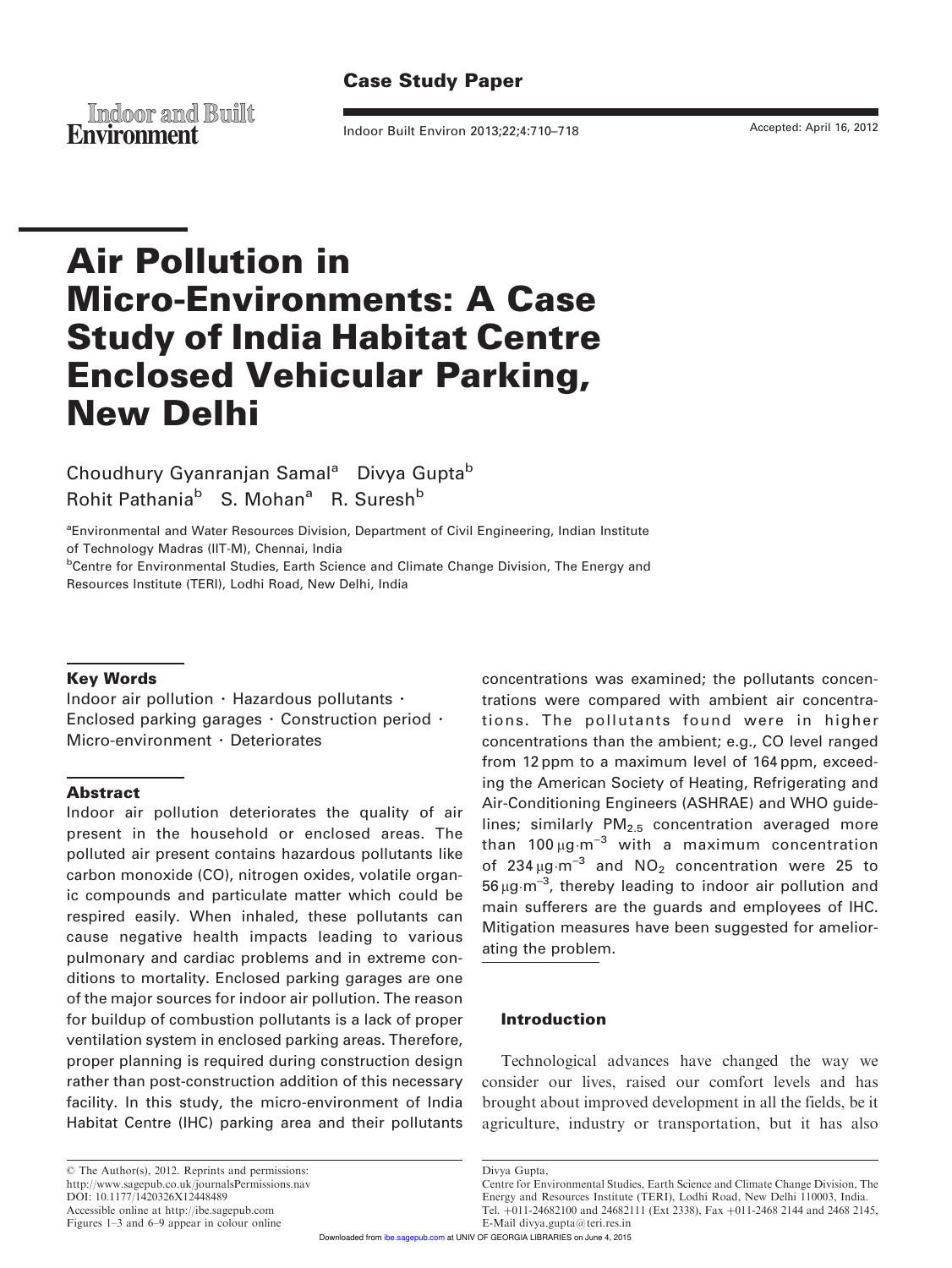affected the air we breathe, water we drink and the land we live on. Unlike water pollution, air pollution is a global problem and the local aspect at micro-level is usually ignored. For instance, people spent majority of their time indoors as statistics on the American people's way of living show that they spend 87% of their time indoors, 8% outdoors and 5% in transportation (by car, bus, train or plane) [1]. In Europe, similar tendencies are observed: 90% indoors, 6% outdoors and 4% in transportation [2]. As a consequence, indoor air quality has a preponderant role in evaluating the people's exposure to air pollutants.

In India, the situation is worse as women and children have overwhelming exposure to indoor air pollution [3]. This happens as traditional biomass fuels account for 80% of India's rural domestic energy consumption [4]. When these fuels burn in simple cook stoves during meal preparation, air inside home gets heavily polluted with smoke containing carbon monoxide (CO), oxides of nitrogen and sulfur dioxide, aldehydes, dioxins, polycyclic aromatic hydrocarbons and respirable suspended particulate matter [5]. The resulting human exposure exceeds recommended WHO level by factors of 10, 20 [6] or more. Acute poverty forces poor people to die as medical facilities are beyond their reach in most parts of India. Like poverty and unemployment, pollution is an evil for the entire human civilization. Indeed, poverty, infectious diseases and environmental degradation are the true ''Axis of Evil''. Poor people works in the poor environment leading to various health hazards [7]. So in a country like India, poverty breeds pollution and pollution breeds poverty.

Indoor air pollution can be traced to prehistoric times when humans first moved to temperate climates and it became necessary to construct shelters and use fire inside them for cooking, warmth and light. Fire led to exposure to high levels of pollution, as evidenced by the soot found in prehistoric caves. Approximately half the world's population and up to 90% of rural households in developing countries still rely on unprocessed biomass fuels in the form of wood, dung and crop residues. These are typically burnt indoors in open fires or poorly functioning stoves. As a result, there are high levels of air pollution, to which especially those women responsible for cooking and their young children are most commonly exposed. In developed countries, modernization has been accompanied by a shift from biomass fuels to more sophisticated fuels which are available; still households often continue to use simple biomass fuels. The proportion of global energy derived from biomass fell from 50% in 1900 to around 13% in 2000 [8]. However, there is still evidence of increasing use of biomass fuels among the poor. Poverty is one of the main barriers to the adoption of cleaner fuels. The slow pace of development in many countries suggests that biomass fuels will continue to be used by the poor for many decades. Notwithstanding the significance of exposure to indoor air pollution and the increased risk of acute respiratory infections in childhood, chronic obstructive pulmonary disease and lung cancer, the health effects have been somewhat neglected by the research community, donors and policy-makers.

Though indoor air pollution in rural households is a matter of concern, air pollution in other micro-environments is still out of focus. CO levels were measured up to 120 ppm in an underground parking garage in the United Kingdom on busy days as vehicles queued to leave the parking facility [9]. The buildup of emission pollutants in the kiosk areas can be aggravated depending on their location. Pay kiosks located on a gradient were observed to have higher CO concentrations, and cars were found to generate up to 50% more CO on up-gradients than on down-gradients [10]. CO concentrations were recorded up to 450 ppm within the exit ramps of a 13-level underground parking garage in the United Kingdom [9]. These high CO concentrations were measured during a traffic congestion that forced the leaving vehicles to fill the ramps all the way down to the lowest parking level with exit times of 25–30 min. Poor traffic flow patterns within a parking facility can lead to high CO concentration buildup. In this investigation of a parking facility serving a shopping centre in the United Kingdom, CO levels up to 120 ppm were recorded at an internal traffic junction [9]. At this junction, there are several conflicting traffic flows that can contribute to traffic congestion within the parking garage.

In a country like India, the process of urbanization is expanding, and multistorey buildings for offices and commercial purposes are now a symbol of the urbanization process today. The enclosed basement parking is a built-in component of these buildings and commercial centres. Since it is very difficult to have post-construction air pollution control measures in the enclosed basement parking areas, care has to be taken at the planning stage to incorporate air pollution control components like proper ventilation system, etc. [11].

The problems associated with inadequate ventilation system design include the following:

1. Short-circuiting of the ventilation airflow, due in most cases to the placement of the exhaust vents in the proximity of the supply vents [12].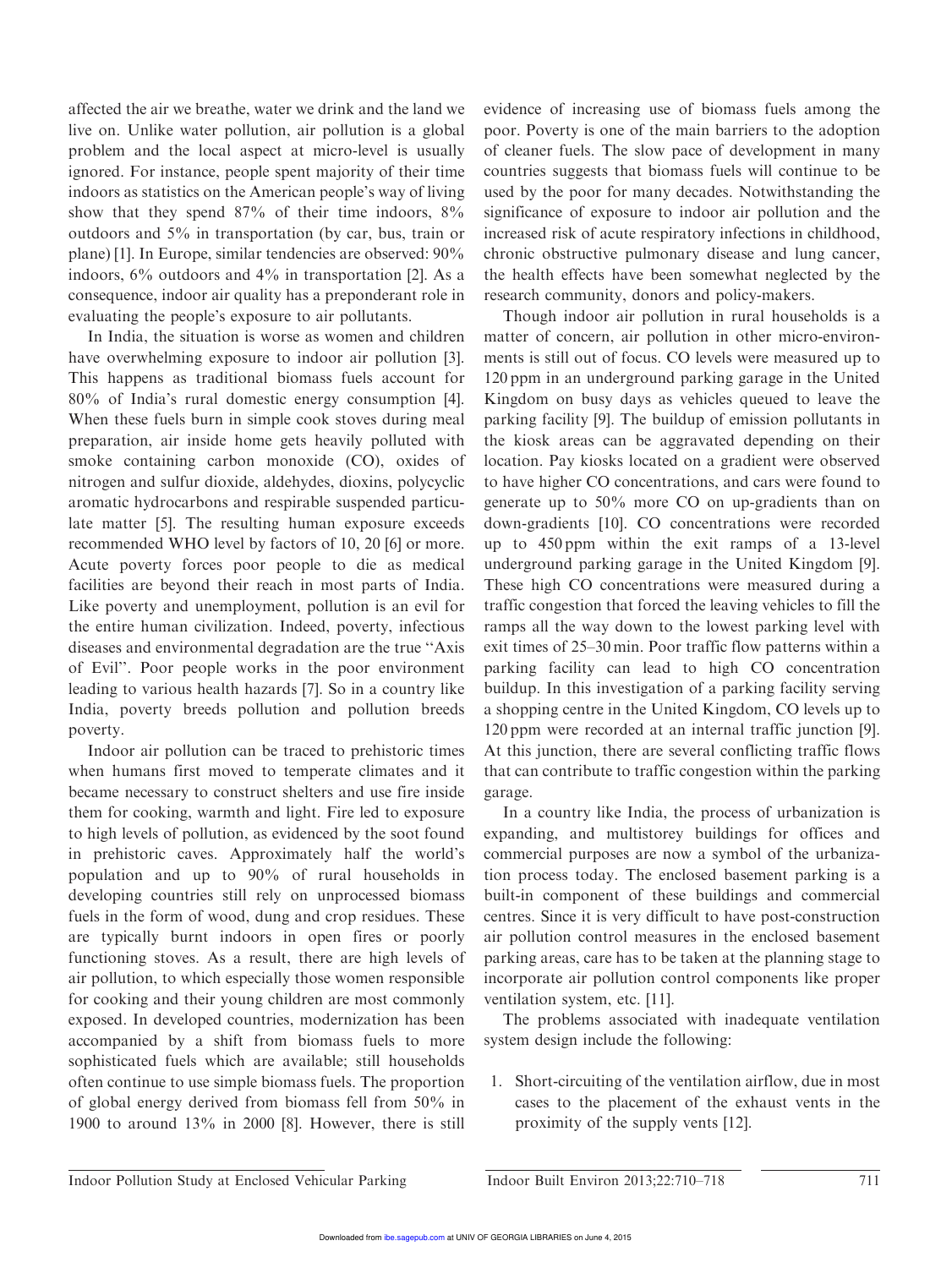- 2. Reliance on air infiltration (i.e., non-mechanical ventilation) to supply fresh air to a large section of the parking garages (typically near ramps) for a parking facility in Los Angeles, California [13].
- 3. Obstruction of free airflow within the garage due to the existence of structural elements or parked vehicles for a two-level parking garage in Hartford, Connecticut [13].
- 4. Placement of outdoor air intake near pollutant source such as traffic fumes, restaurant exhausts or exhaust vents of the parking garage itself. It was found that the fresh air intake for the parking area of a Canadian public library is located at the street level on a busy downtown area [14]. This fresh air intake location leads to high CO concentrations in both the garage and the library.

Combustion pollutants generated in an enclosed parking garage may disperse into occupied spaces adjoining the garage, such as offices, shopping centres or hotels. A number of studies have reported the problem of buildup of emission contaminants in spaces attached to parking garages. An investigation in a seven-storey office building with one-storey basement and a two-and-one-half-storey underground parking garage revealed that the upper floor offices had higher CO concentrations during some periods in winter and autumn, since CO was transported from the garage through elevator shafts and stairwells in the absence of stack effects [15]. Similar findings were reported for a newly constructed office building in Portland, Oregon [15]. High levels of hydrocarbons were found inside the office space. These hydrocarbons originated from the basement loading deck and the parking garage levels and travelled through stairwells and elevator shafts, especially during the cold months when the stack effect is significant. Motor emissions can penetrate into occupied spaces through a variety of paths. For instance, an unblocked opening in the concrete structure had provided a direct path for CO from a parking garage ramp to adjoining offices, subjecting occupants of the offices to very high levels of CO and subsequent health problems [16].

Hence the present study will be informative for the engineers and policy makers, for which the IHC parking areas were studied. Here, fine particulate matter  $(PM_{2.5})$ , fine fraction in the ambient Respirable Suspended Particulate Matter (RSPM), the CO level and  $NO<sub>x</sub>$ concentrations in parking areas were monitored and then compared all parameters with the ambient air concentrations.

## Study Methodology

### Study Design

India Habitat Centre (IHC) known as Cultural centre of the capital city of India is situated near Lodhi road 3 km away from the historic India gate. It houses many government as well as private offices dealing with habitat-related issues along with world class convention centre. It is a well-known place for the city's intellectuals. To cater the motor-vehicle parking needs, IHC has its own basement parking spaces called P1 and P2. These parking areas have three entrance and exit points (Gate no. 1, 2 and 3; Figure 1). Only Gate no. 2 allows two wheelers along with four wheelers. On average, about 2,500 to 3,000 vehicles park in the parking area daily. It has been observed that most of the vehicles are parked in P1, while few prefer to park their vehicles in P2. The parking area is well guarded by private security guards at the entrance as well as inside the parking area. The drivers and security guards spent maximum number of their duty hours in these car parks. Air quality monitoring was done in both the parking areas (P1 and P2). To compare the level of pollution, data was also collected from ambient air. The chosen sampling site was near the entrance of The Energy and Resources Institute (TERI) at P1 and P2, where guards used to sit. Since the duty hours of TERI guards are confined up to 8 p.m., the monitoring was done only for 8h for security reasons. The parameters monitored were  $PM_{2.5}$ , CO, oxides of nitrogen as  $NO_2$ . Sampling was carried out during months of June–July, 2008 on alternate days. Sampling equipment was kept at a height of approximately 1.5 m in order for the sampling to occur in the breathing zone of a seated person.

## Materials and Methods

### Particulate Matter

Samples were collected using SKC pumps and BGI cyclones fitted with 37-mm glass fibre filter (0.8 microns). Pumps were calibrated prior to the sampling at a rate of 1.5 L/min using rotameter. Electronic microbalance (Least count  $1 \mu$ g) was used for gravimetric analysis. All filter papers were kept in the desiccator for at least 24 h before sampling. One filter paper was also kept for blank correction. The filter paper was kept in a specially designed cassette after taking initial weight and then flow was adjusted to 1.5 L/min. After a specified time of 8 h, the flow was observed and then the pump switched off. The filter paper assembly was removed from the pump and kept in a desiccator. After 24 h, the final weight of the filter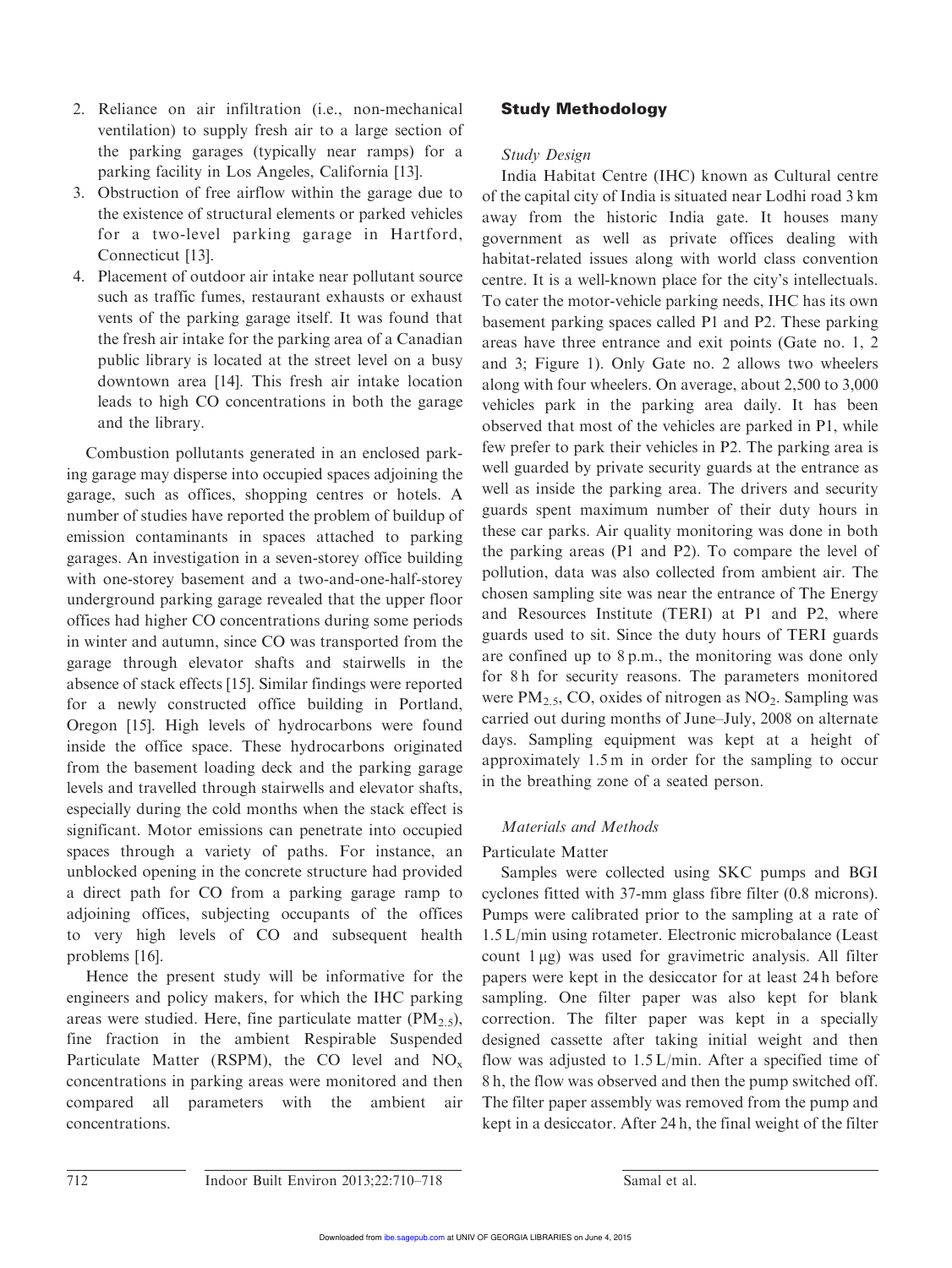

Fig. 1. Layout of India Habitat Centre, Lodhi Road, New Delhi.

paper was measured and the analysis was done by Gravimetric technique.

#### CO

A passive sampler called Dräger was used, which can record CO per second up to 15-min intervals with a least count of 1 ppm. It can record from 0 to 2000 ppm. Care must be taken to clear the data logger before use. The device was kept at a height of 1.5 m for a specific period. The Sensor was kept exposed without any obstruction. A portable electrochemical cell-based monitor (Pac III, Dräger) was used for CO monitoring. All the instruments were checked and calibrated before every experiment. A span gas of 1,000 ppm was used to calibrate the monitors. The data recorded in computer was viewed in a graphical as well as tabular form.

Estimation of  $NO<sub>2</sub>$ 

Jacob and Hochheiser method [17] was used and  $NO<sub>2</sub>$ was collected by bubbling air through a sodium hydroxide–sodium arsenite solution to form a stable solution of sodium nitrite. The nitrite ion produced during sampling was reacted with phosphoric acid, sulphanilamide and EDTA to form an azo dye, the absorbance of which was measured at 540 nm on a spectrophotometer. The concentration was estimated using a standard graph made with known concentration of  $NO<sub>2</sub>$ . Monitoring of  $NO<sub>2</sub>$ was carried out for 8 h.

### **Results**

Comparison of  $PM_{2.5}$  in Different Micro-Environments

The  $PM_{2.5}$  concentration in different microenvironments, i.e. P1, P2 and ambient, are shown in graphical form below. From the graph it has been observed that the 8-h average PM<sub>2.5</sub> concentration at P1 was always found to be higher than that at P2. This may be due to more vehicle movement at P1 and proximity to the ambient environment (background concentration) (A manual count of moving vehicles for peak hours was conducted in P1 and P2 and it was found that movement in P1  $(4/\text{min})$  was more than that of P2  $(1/\text{min})$ , since vehicles move to P2 parking area through P1).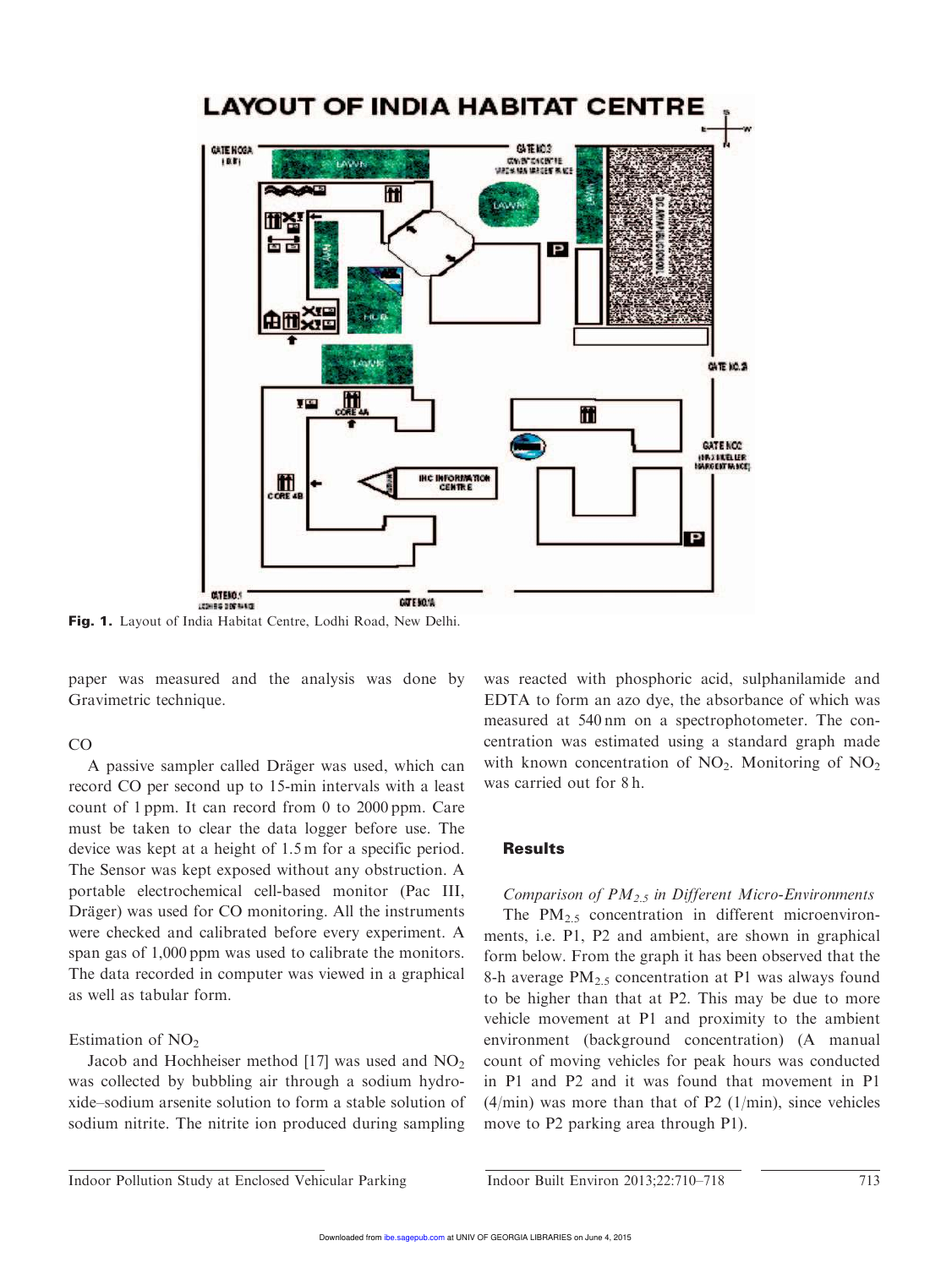

Fig. 2.  $PM_{2.5}$  concentration at P1 and P2 and its ambient concentration.



**Fig. 3.** Comparison of ambient  $PM_{10}$  and  $PM_{2.5}$  concentration.

Most of the cases the  $PM_{2.5}$  concentrations at P1 and P2 were higher than the ambient  $PM_{2.5}$  concentration.

It was observed that the contribution of  $PM_{2.5}$  in the ambient RSPM ranges from  $65-90\%$ . The PM<sub>10</sub> and PM<sub>2.5</sub> concentrations in the ambient location were found to follow the same trend.

The  $PM_{10}$  concentrations in P1 and P2 micro-environment were not measured, due to resource constraints. Much of the measurements were on  $PM_{2.5}$ . The monitored data of  $PM_{2.5}$  and  $PM_{10}$  in P1 and P2 as compared to the ambient over the study period are shown in Figures 2 and 3.

#### Carbon Monoxide

CO levels were found to be nearly the same for both the parking areas, with P1 concentration little higher than P2. The maximum CO concentration was 164 ppm in the parking areas. The average CO concentration at P1 was found to be 7 ppm while that at P2 was 6 ppm. At P1, the 8-h average CO concentration exceeded the WHO guideline value of 10 ppm twice, and nearly was thrice close to the WHO guideline value, while the exceedance was observed twice at P2. The maximum concentration at P1 during the entire monitoring period varied between 19 ppm and 42 ppm and the minimum concentration fluctuated between 0 ppm and 7 ppm with the average varied between 5 ppm and 12 ppm. The corresponding concentrations at P2 were 10 ppm to 164 ppm (maximum), 0 ppm to 5 ppm (minimum) and 2 to 10 ppm (average). The data are shown in Figures 4–6.

#### Nitrogen Dioxide

In comparison to ambient air concentration, very high concentrations of  $NO<sub>2</sub>$  were observed for both the parking areas. The trend of  $NO<sub>2</sub>$  concentration at P1 is higher than P2 and concentration of P2 is higher than that of ambient air at IHC site. Although the  $NO<sub>2</sub>$  level at P1 is higher, it follows the same trend as the ambient one that clearly reflects the effect of background concentration on the parking place. Unlike the ambient one, the range of variation of  $NO<sub>2</sub>$  at P2 was less and at P1, the variation was significant. The temperature effects on  $NO<sub>2</sub>$  level was distinct, as indicated by a drop of temperature due to rain, the  $NO<sub>2</sub>$  level illustrated a decreasing trend. The maximum 8-h average concentration of  $NO<sub>2</sub>$  at P1, P2 and ambient were 56, 42 and  $37 \mu g/m^3$ , respectively, while the 8-h-average minimum concentration of  $NO<sub>2</sub>$  at these locations were 35, 27 and  $19 \mu g \cdot m^{-3}$ , respectively. On average, the average concentrations throughout the monitoring period at P1, P2 and ambient were found to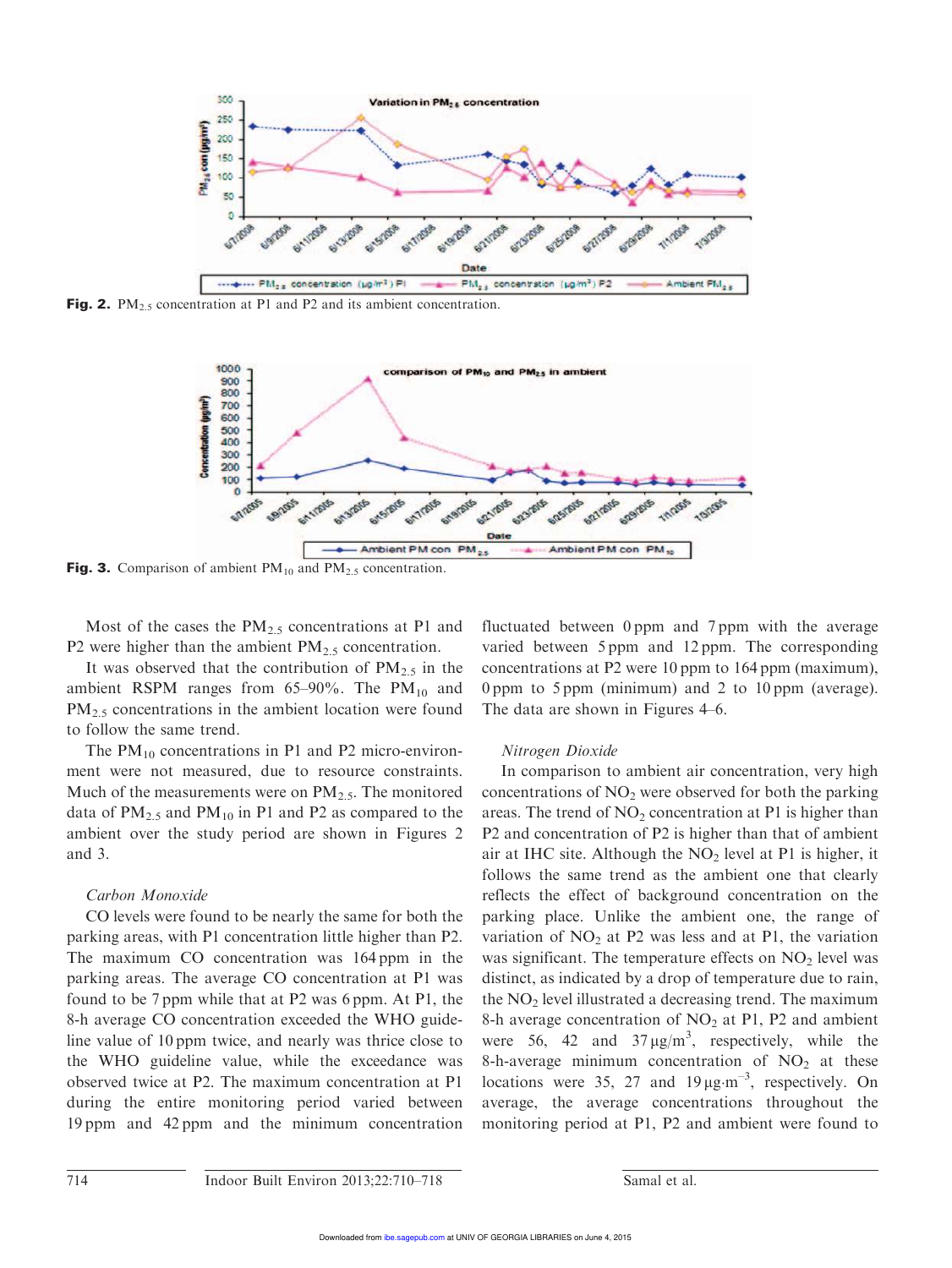



Fig. 5. Carbon monoxide (CO) concentration at P2.



Fig. 6. Variation in average Carbon monoxide (CO) concentrations at P1 and P2.

be 46, 36 and  $27 \mu g \cdot m^{-3}$ , respectively. The data are shown in Figures 7–9.

### **Discussion**

For key pollutants such as particulate matter (PM), there are no established thresholds of exposure below which population health impacts are absent [18]. Recent evidence showed that air pollution could lead to inflammatory processes that would mediate a variety of diseases, which suggests an expanding range of health impacts related to air pollution exposure [18]. The American Heart Association (AHA) concluded that exposure to particulate matter (PM) air pollution could contribute to cardiovascular morbidity and mortality [19]); which could be significant not only for the IHC TERI guards but also the drivers who usually stay in the drivers' lounge present in the car park, where a lot of drivers spend their time. A reduction in life expectancy can be attributed directly to exposure to  $PM_{2,5}$  [20], which was found in high concentrations in our study. Moreover, it has been observed that exposure to nitrogen oxides can cause respiratory diseases and aggravate pre-existing conditions [21].

The results and the reported scientific literature clearly show a need to develop some kind of ventilation systems within the parking lots so as to prevent further damage to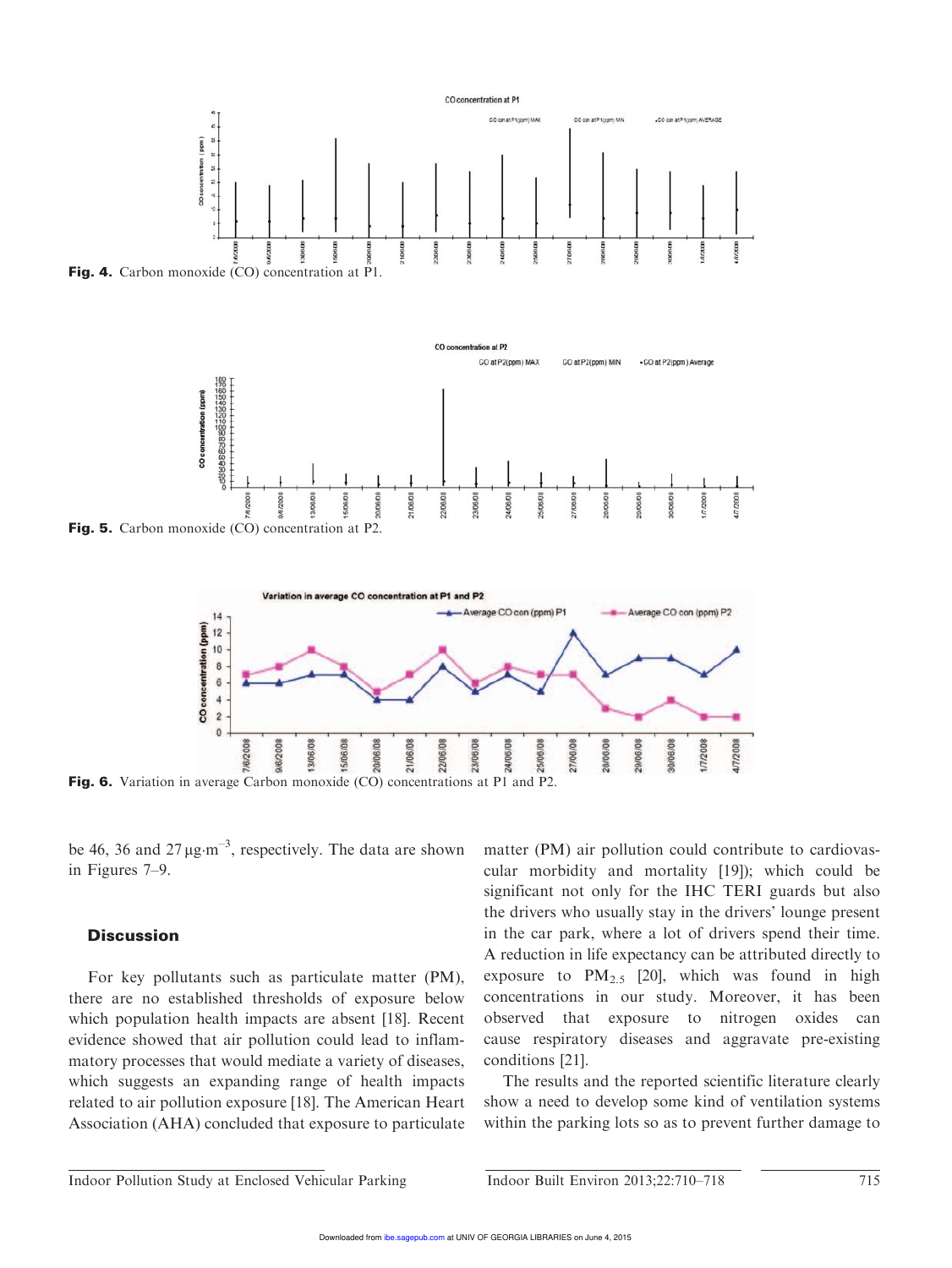

Fig. 7. Variation of  $NO<sub>2</sub>$  at P1, P2 and its ambient concentration.



Fig. 8. Comparison of  $PM_{2.5}$  and  $NO_2$  at P1.



Fig. 9. Comparison of  $PM_{2.5}$  and  $NO_2$  at P2.

the health of the people who occupy the building for significant durations of the day, e.g. the security guards and the drivers. This raises the need to also perform an exposure assessment exercise on the vulnerable people. In the absence of indoor air quality standards in India, there has been no monitoring exercise performed. This study underscores the need to monitor such spaces regularly and also to include further parameters such as volatile organic compounds and formaldehyde.

There may also be a possibility of these pollutants penetrating into the main building due to design defects and through joints and cracks within the building, which could lead to sustained exposure of employees in the buildings above the parking lots to the air pollutants. As the health effects due to sustained exposure are known, there should be requirements to study the air quality inside these buildings and check for any correlation with the high pollution levels inside the parking lots.

The study was conducted in the summer and monsoon seasons. With the onset of monsoon, the pollution level dropped significantly. On the rainy days due to wash-out effect, the  $PM_{2.5}$  clearly showed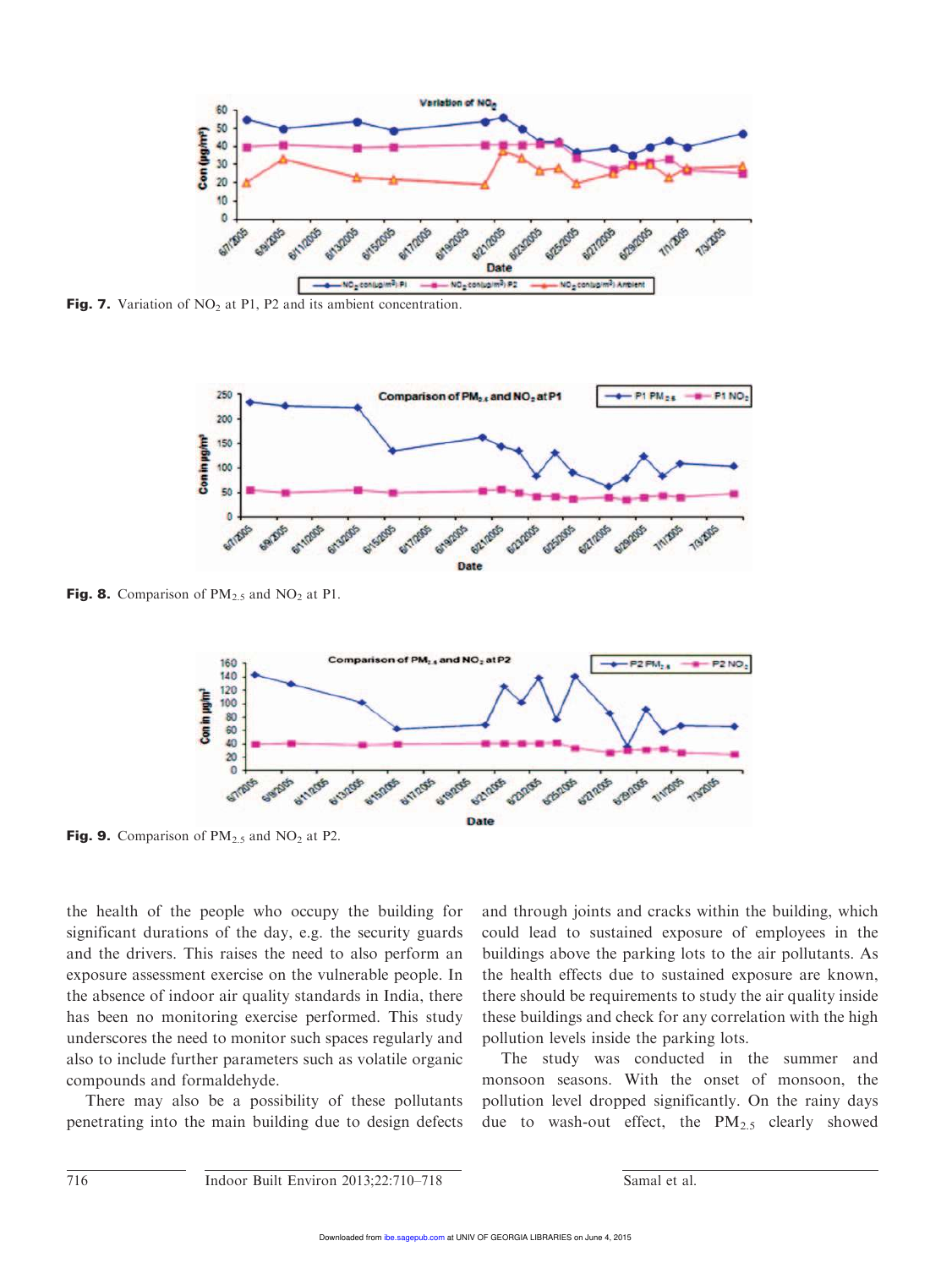decreasing trend. Similar trend was also significant in case of  $NO<sub>2</sub>$ . But in case of  $CO$ , the trend was not significant. CO level in all parking places were very high, many times exceeding the WHO/American Society of Heating, Refrigerating and Air-Conditioning Engineers (ASHRAE) guidelines.

### Conclusions and Suggestions

Enclosed basement parking areas are likely to be features of urbanization in future. Since post-construction measures of controlling air pollution in those parking areas is very difficult, sometimes technically and economically unsustainable, consideration regarding the need to reduce impact of air pollution has to be taken during planning and construction stage. Hence, engineers and planners need to be aware of the pollution aspects in parking areas. It was observed that the air pollution levels in IHC parking are much higher than ambient pollution levels. The TERI guards and drivers who spend significant amounts of time in those parking areas would be prone to exposure to these air pollutants. Knowing the impacts of PM on health and mortality, there is an urgent requirement to develop some kind of ventilation system for the parking lots. There is also a need to check air quality within the main buildings as well to check for potential leakages.

Though the study was confined to a short span of time, it can be a building block for future detailed analysis. Based on this study, the following suggestions are made:

- . Monitoring has to be done throughout the year preferably in all seasons (summer, winter and monsoon),
- . Monitoring should be done at various critical points such as entrance and exit points and in areas where people visit frequently for getting the clear picture of the pollutant levels, as well as the office buildings to check for any upward movement trends.
- $\bullet$  More parameters (i.e.  $CO<sub>2</sub>$ , volatile organic compounds (VOCs), total hydrocarbons (THC),  $PM_{10}$  etc.) should be included for a detailed study,
- . Monitoring should be done for 24 h so that we can compare results with the existing standards,
- . Types and frequency of vehicular movements should be studied properly,
- . Exposure assessment studies should be conducted.

#### Acknowledgement

The authors are thankful to Dr. R Uma for her immense guidance and support, without her work the present study would not have been successful. We are thankful to all The Energy and Resources Institute (TERI) employees and laboratory in-charges who helped in monitoring the various pollutants at parking sites, which constituted a major portion of the study. We would also like to thank the management of India Habitat Centre (IHC), Lodhi Road, for all the help they have provided.

#### References

- 1 ASHRAE: ASHRAE Handbook HVAC Applications, Chapter 12. Atlanta, GA, American Society of Heating, Refrigerating and Air-Conditioning Engineers, Inc., 1995.
- 2 ANSI/ASHRAE Standard 62-1989: Ventilation for Acceptable Indoor Air Quality. Atlanta,<br>GA, American Society of Heating, GA, American Society of Refrigerating and Air-conditioning Engineers, Inc., 1989.
- 3 Bruce N, Perez-Padilla R, Albalak R: The Health Effects of Indoor Air Pollution Exposure in Developing Countries. Geneva, World Health Organization, Protection of the Human Environment, 2002, WHO/SDE/OEH/ 02.05.
- 4 Ravindranath NH, Somashekar HI, Nagaraja MS, Sudha P, Sangeetha G, Bhattacharya SC, Abdul Salam P: Assessment of sustainable non-plantation biomass resources potential for energy in India: Biomass Bioenergy 2005;29(3):178–190.
- 5 Khalil N: NASSD Background Paper, Health and Environment. IUCN Pakistan, Northern Areas Progamme, Gilgit, 2003.
- 6 WHO: WHO Air Quality Guidelines for Particulate Matters, Ozone, Sulfur Dioxide, Global Update 2005 – Summary of Risk Assessment. Geneva, World Helath Organization, WHO/SDE/PHE/OEH/06.02, WHO, 2006.
- 7 State of the World: Innovations for a Sustainable Economy, 25th Anniversary Edition. Washington DC, USA: The World Watch Institute, 2008.
- 8 Albalak R: Cultural practices and exposure to particles pollution from indoor biomass cooking: effects on respiratory health and nutrtitional status among the Aymara Indians of the Bolivian Highlands: Doctoral dissertation, University of Michigan, 1997.
- 9 Fox MF: Controlling air quality in car parks: in Proceedings of a Workshop on Indoor Air

Quality: Acceptable Standard and Building Design, National Society for Clean Air, UK, 1 January, 1987, pp. 1–10.

- 10 Tully R: Car park ventilation: Build Sci 1979;1(13):52–53.
- 11 Yu CWF, Kim JT: Building Environmental Assessment Schemes for Rating of IAQ in Sustainable Buildings: Indoor Built Environ 2012;20(1):5–15.
- 12 Koskela HK, Rolin IE, Norell LO: Comparison between forced displacement and mixing ventilation in a garage: ASHRAE Trans 1991;97(2):1119–1126.
- 13 Stankunas A, Bartlett PT, Tower KC: Contaminant level control in parking garages: ASHRAE Trans 1989;95(1):584–605.
- 14 Sterling EM, Collett CW, Meuller B, Meredith J, Blomfield T: Case studies of ventilation retrofits designed to resolve air quality problems in public buildings: in the Proceedings of the 4th International Conference on Indoor

Indoor Pollution Study at Enclosed Vehicular Parking Indoor Built Environ 2013;22:710–718 717